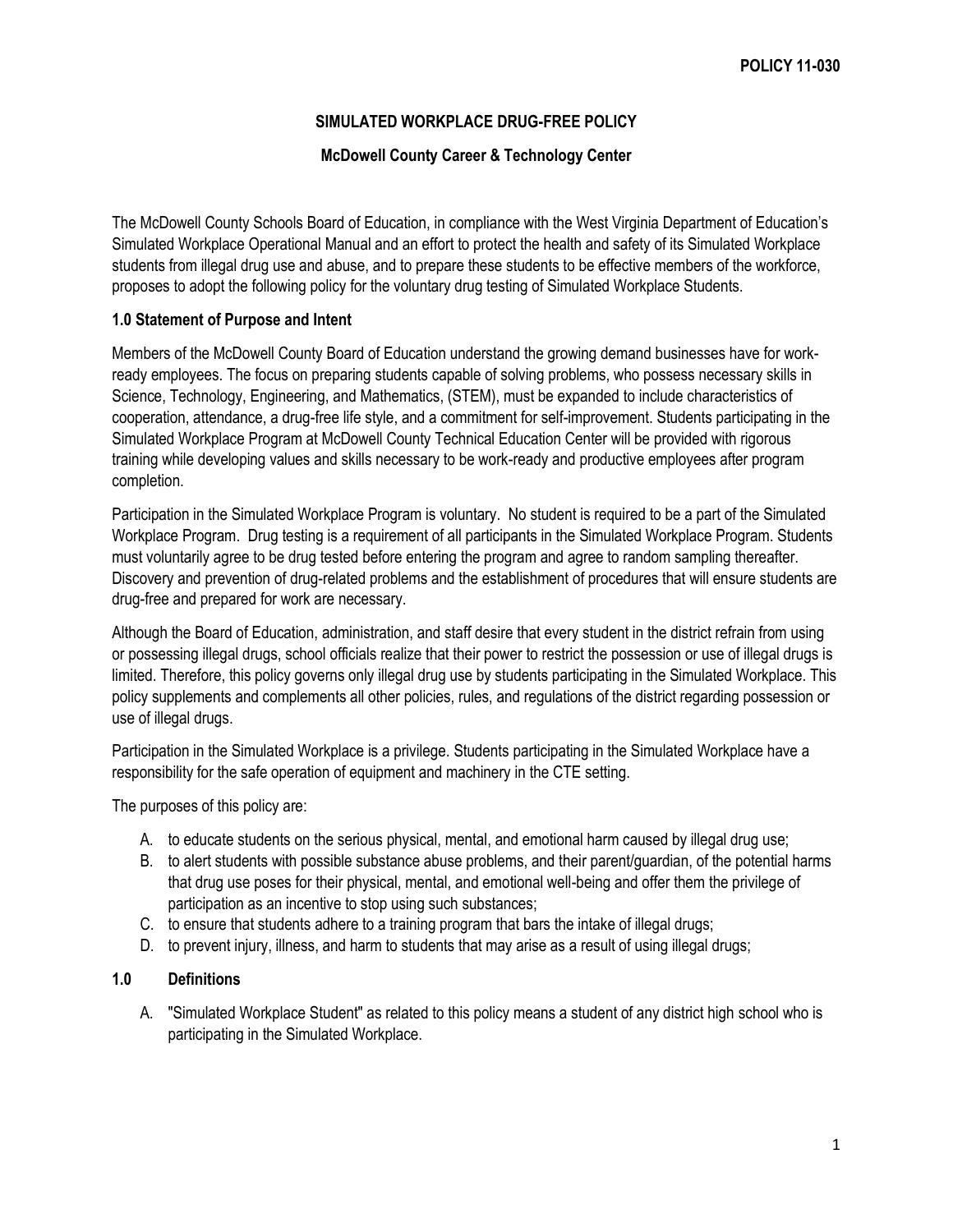- B. "Simulated Workplace student" means a student of any district high school who is a member of any CTE class program participating in the West Virginia Department of Education pilot program.
- C. "Drug use test" means a scientifically substantiated method to test for the presence of illegal drugs or the metabolites thereof in a person's urine sample (also referred to as "specimen").
- D. "Illegal drugs" means any substance which an individual may not sell, possess, use, distribute, or purchase under either Federal or West Virginia law. "Illegal drugs" includes, but is not limited to, all scheduled drugs as defined by the West Virginia Uniform Controlled Substances Act, all prescription drugs obtained without authorization, and all prescribed and over-the-counter drugs being used for an abusive purpose.
- E. "Participating student" means all students included in the random testing pool. The testing pool is to be maintained by programmatic level and consequences remain in effect for the programmatic level, meaning that consequences are carried over year to year for the time the students are in the high school grades or unless they are removed from the testing pool.
- F. "Positive" when referring to a drug use test administered under this policy means a toxicological test result which is considered to demonstrate the presence of an illegal drug or the metabolites thereof using the standards customarily established by the testing service administering the drug use test.
- G. "Random selection basis" means a mechanism for selecting participating students for drug testing that:
	- 1. results in an equal probability that any participating student from the total pool of Simulated Workplace Students (those participating in Simulated Workplace) subject to the selection mechanism will be selected; and
	- 2. does not give the School District discretion to waive the selection of any participating student selected under the random selection mechanism.
- H. "Reasonable suspicion" means a suspicion of illegal drug use based on specific observations made by administrators/sponsors of the appearance, speech, or behavior of a participating student; the reasonable inferences that are drawn from those observations; and/or information of illegal drug use by a participating student supplied to school officials by other staff members.

## **2.0 Procedures**

- 2.1 Any student participating in a Workplace Simulation Program shall comply with any and all procedures in this policy.
- 2.2 Students must complete and submit the "Student Drug Testing Consent Form" to be eligible to participate in the Simulated Workplace Program. Incomplete forms will be returned to the student and placement in the program will be halted.
- 2.3 Students interested in the Simulated Workplace Program will receive a copy of this policy.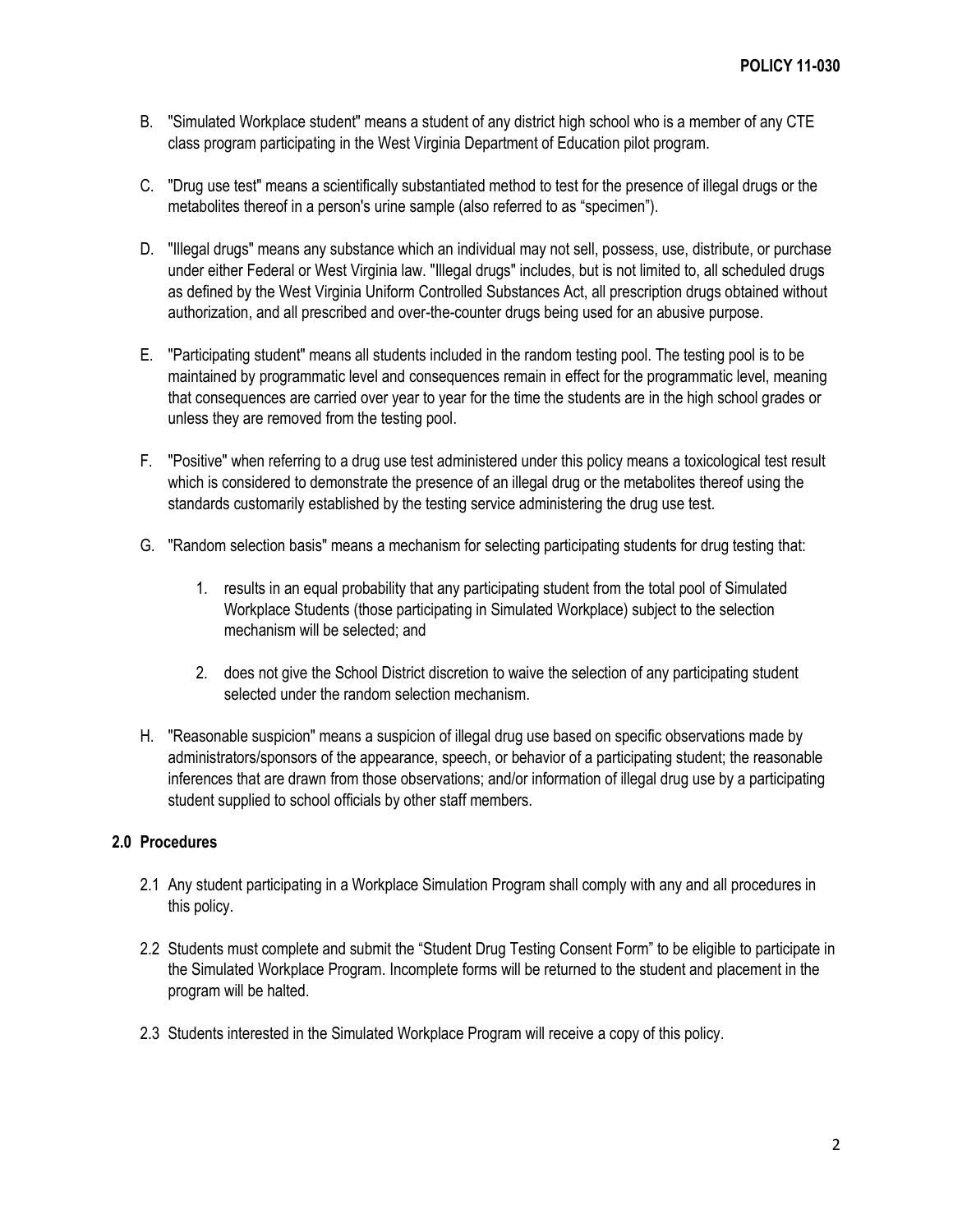- 2.4 Prior to commencement of drug testing, students in the Simulated Workplace Program and their parents will have an opportunity to meet with instructors who will discuss the testing procedures and answer questions from students and/or parents.
- 2.5 The testing method to be administered will be urinalysis. Appropriate steps will be taken to respect the privacy of students while, simultaneously, preventing falsification of testing. Initial drug testing will be completed after the student:
	- Has been admitted to the CTEWPS program
	- Has returned signed consent forms.
- 2.6 When teachers or the administration have reasonable suspicion of drug use by a particular student, a drug test may be required.
- 2.7 Any drug use test shall be administered by a drug testing service/facility chosen by the McDowell County Board of Education.
- 2.8 All aspects of the drug testing program will follow industry standards.
- 2.9 Any participating student who uses a prescription drug or an over-the-counter substance which may contain alcohol, cause drowsiness, or otherwise impair his/her ability to perform normal functions shall inform the instructor on any/every instructional day on which the substance is used.
- 2.10 In the event of a positive drug test result, the drug testing service shall notify the director. The director shall notify the student and the parents or guardians.

## **3. Consequences**

- 3.1. Any participating student who tests positive in a drug or alcohol test under this policy shall be subject to the consequences outlined in Appendix A. These consequences and requirements shall begin immediately and be consecutive in nature, unless a review appeal is filed following the receipt of a positive test. However, a student who on his or her own volition informs (self-refers) the school of illegal drug use before being notified to submit to a drug test will be allowed to remain in his/her program, but only completing classroom activities until a negative test is achieved. Such student will, however, be considered to have committed his/her first offense under the policy and will be required to re-test as would a student who has tested positive. A student will be allowed to self-refer only once during the time he/she spends in the District.
- 3.2. Any adult student in a secondary program will fall under the policy in the adult handbook.

## **4. Administration**

- 4.1. Regardless of a positive test of not, parents will be notified through a letter that their child was randomly tested that school day.
- 4.2. The director will be notified with results of all drug testing and shall then notify the student and the parents or guardians.
- 4.3. The results of the drug test will only be used to determine eligibility to participate in the Workplace Simulation Program and/or for submitting referrals to the school counselor for assistance. The results will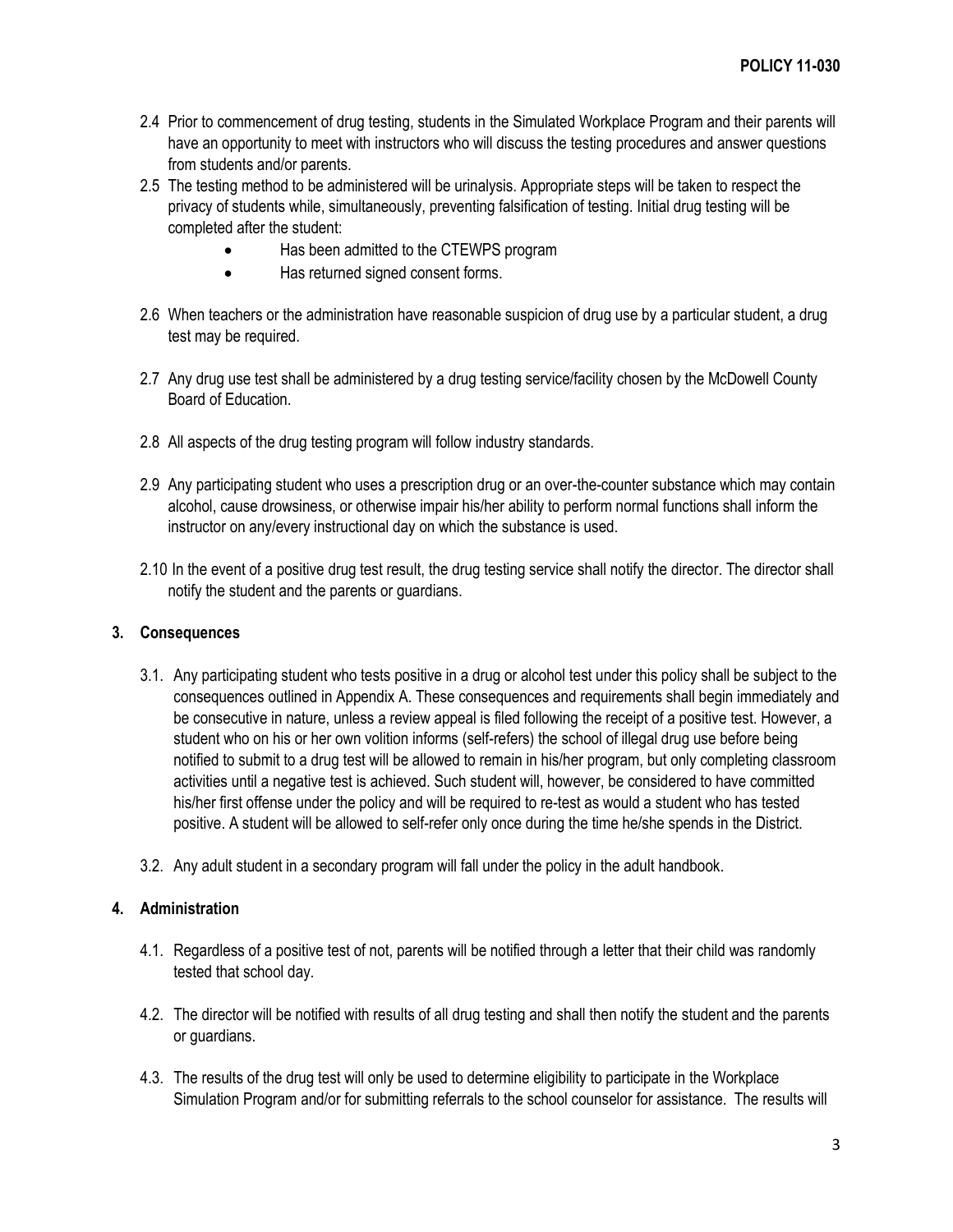not be used to suspend or expel a student from school, will not be included in the student's disciplinary record, and will not be communicated to any other party. Notwithstanding, any student who violates the McDowell County Expected Behavior in Safe and Supportive Schools Policy 11-028 and WV Code by the illegal use of medications or drugs or any kind while on school grounds, or by being under the influence of medications, drugs or alcohol on schools grounds will be subject to disciplinary action as outlined in Policy 11-028, up to and including expulsion.

- 4.4. Students having a positive drug screen shall be referred to the school's principal and counselors who will provide information on treatment programs and other resources available in the community and encourage them to seek treatment.
- 4.5. The home school counselors and CTE counselor will provide information on treatment programs and other available resources in the community.
- 4.6. Test results shall be kept confidential and will be kept separate from the student's regular school files.
- 4.7. Test results will not be communicated to any outside agency or person by the school system unless it is required to do so by lawful subpoena or court order.

### **5. Severability**

If any portion of this policy or the application thereof to any person or circumstances is held invalid, such invalidity shall not affect or provisions or applications of this policy.

Authority: W.Va. Constitution, Article XII, § 2, and W.Va. Code §§ 7A-1-1, I8-2-5, 18-2-5a, I8-2-9, I8-5-1, I8-5-13, I8A-1-1, I8A-5-1, I8A-5-1a and 60A-1-101 et seq.; West Virginia Department of Education Simulated Workforce Operational Manual.

Adoption Date: May 18, 2015

Revision: December 16, 2019